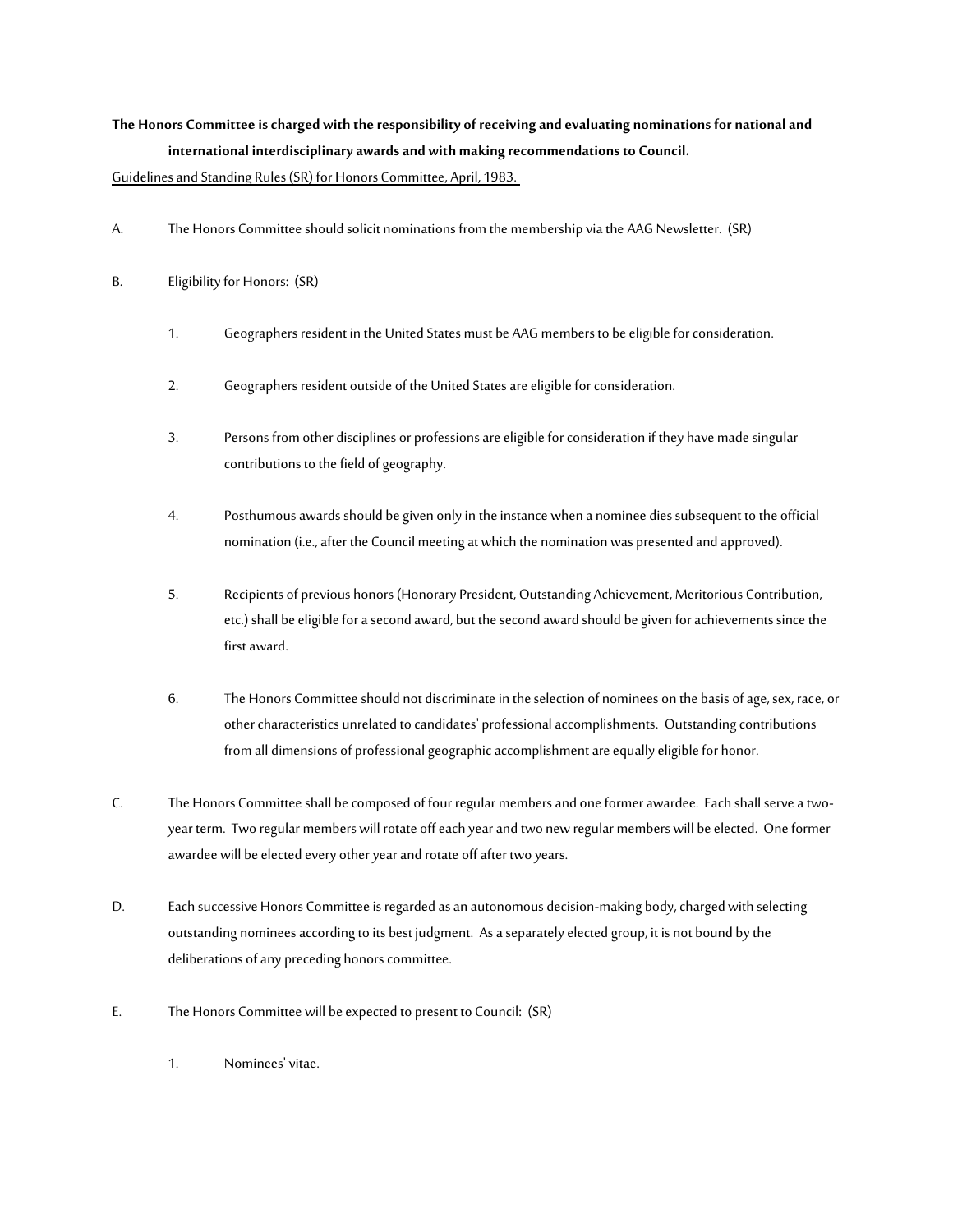- 2. Suggested Honors Citation, limited to forty words or less.
- 3. Rationale for the award.
- F. The following sequence of Honors Committee activities is recommended in order to assure careful deliberations and maximum participation by all committee members.
	- 1. April, first year. Election of Honors Committee.
	- 2. Automatic invitation for nominations appears in October and November AAG Newsletter.
	- 3. December-March, first year. Receipt of nominations. Requests for and receipt of additional materials on nominees.
	- 4. The committee chair is to acknowledge all nominations and inform nominators that they will be notified directly if their candidate for honors is selected.
	- 5. In April of the second year, the Honors Committee will meet during the annual AAG meeting. It ascertains that year's award winners, either from the public award ceremony or from the Executive Director if the committee meets before the awards ceremony. The committee will nominate no more than one individual or organization to receive honors in each of the following categories: Lifetime Career, Distinguished Scholarship, Distinguished Teaching, Distinguished Service, and the Gilbert Grosvenor Geographic Education Honors. Fewer than five awards of honors may be made if the committee so wishes. In addition to Honors, the committee is encouraged to recommend a Publication Award and a Media Achievement Award each year.
	- 6. September 1, second year. Materials on each nominee are submitted to AAG Office.
	- 7. Autumn, second year. Presentation of nominees to Council, and Council approval of Honors Awards.
	- 8. April, end of third year. Presentation of Honors at annual meeting.
- G. If at any time during this two year period a member of the Honors Committee is unwilling or unable to perform his or her duties, the Chair should request that individual to resign from the committee. The person receiving the next highest number of votes on the original election ballot will assume the committee vacancy. (SR)